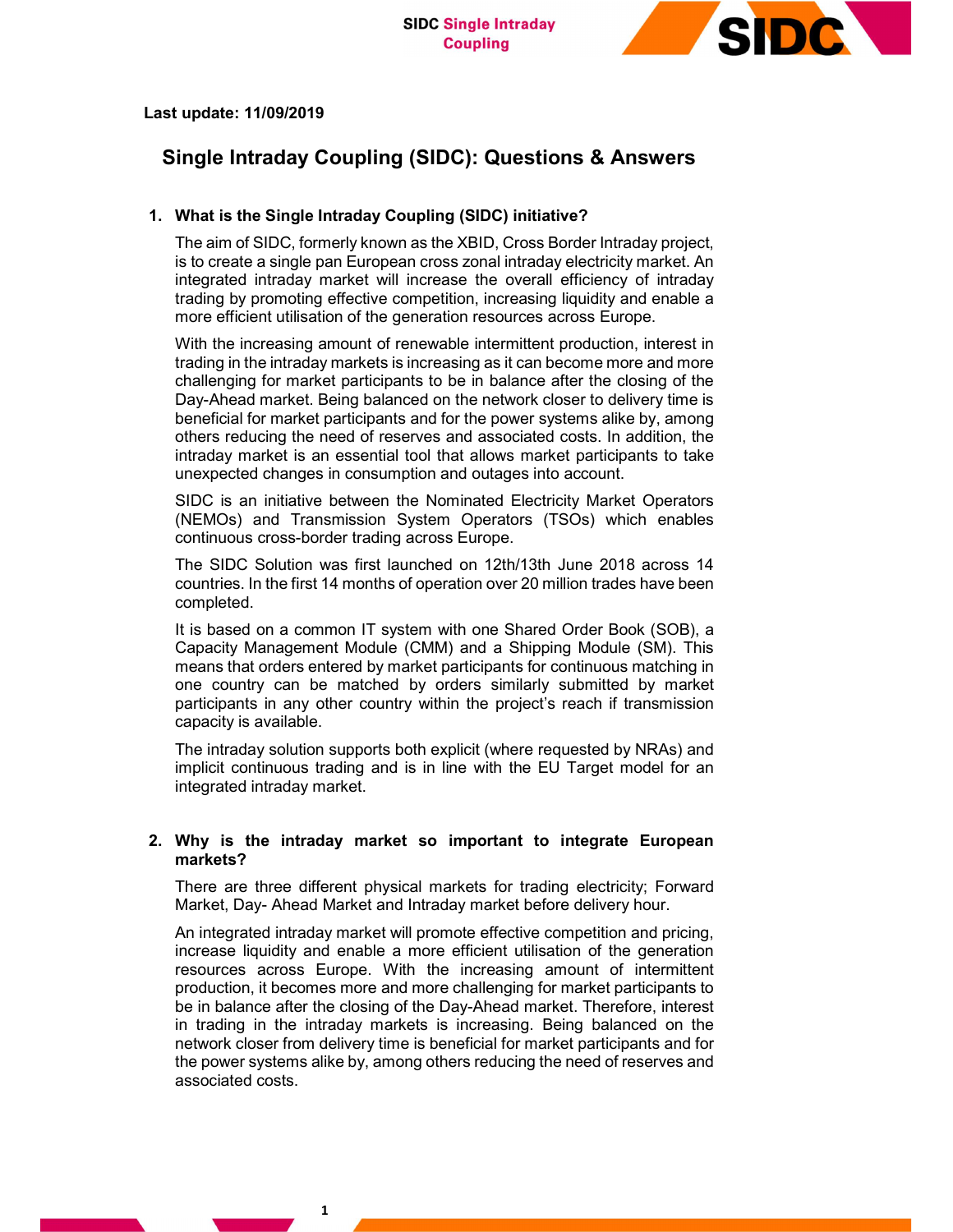

# 3. What is the geographical scope of the initiative?

The first go-live in June 2018 included 14 countries: Austria, Belgium, Denmark, Estonia, Finland, France, Germany, Latvia, Lithuania, Norway, The Netherlands, Portugal, Spain and Sweden. A second go-live with further countries – Bulgaria, Croatia, Czech Republic, Hungary, Poland, Romania and Slovenia - is foreseen in Quarter 4 2019. A third go-live is also foreseen but a date for this is not confirmed at present.

Picture 1: Countries coupled by SIDC solution in 1st Wave Go-Live, shown in orange (13th June 2018) and 2nd Wave, shown in purple (planned for Q4 2019)



Please note: Luxembourg is part of the Amprion Delivery Area. Market participants in Luxembourg have access to the SIDC through the Amprion Delivery Area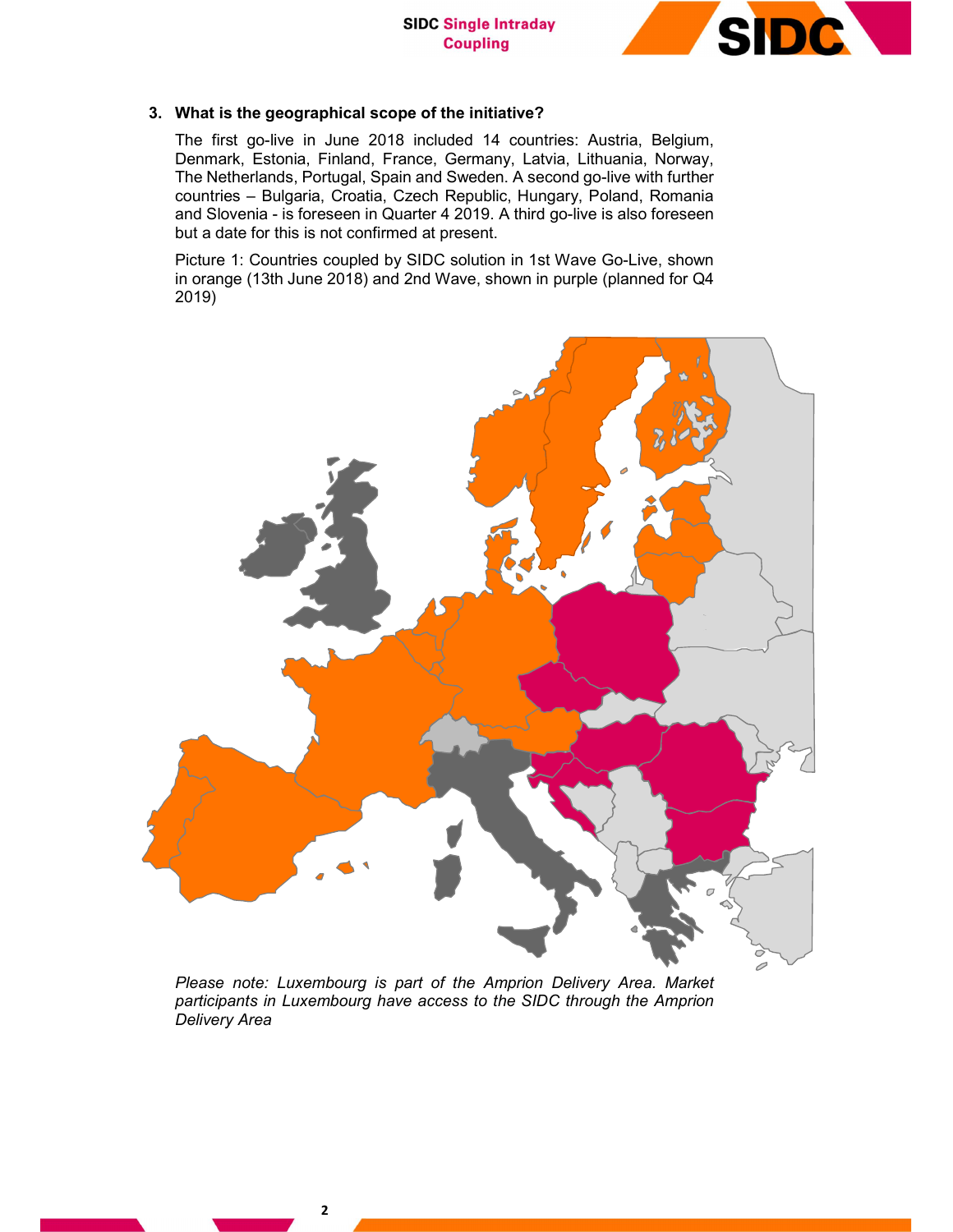**SIDC Single Intraday Coupling** 



### 4. Who are the partners involved?

The parties involved are:

Transmission System Operators (TSOs):

50HERTZ, ADMIE, AMPRION, APG, AST, BritNed, ČEPS, CREOS, EirGrid, ELERING, ELES, ELIA, ELSO, ESO, FINGRID, HOPS, Litgrid, MAVIR, NGIC, PSE, REE, REN, RTE, SONI, STATNETT, SVENSKA KRAFTNÄT, TenneT DE, TenneT NL, TERNA, TRANSELECTRICA and TransnetBW.

Nominated Electricity Market Operators (NEMOs):

BSP, CROPEX, EirGrid, EPEX, EXAA, GME, HEnEx, HUPX, IBEX, Nord Pool EMCO, OMIE, OPCOM, OTE, SONI and TGE.

Please note integration of Swiss borders is not going to be possible due to the intergovernmental agreement on electricity cooperation not having been reached by end of 2016 [CACM Article 1 (4) & (5)]. In consequence, Swissgrid left the project in January 2017.

# 5. What is the relation between the SIDC project and the network codes/guidelines?

The SIDC initiative is a multiparty project working on the implementation of the SIDC Model being a continuous intraday market, based on a single capacity management module and a shared order book within a one-to-one relationship. The Guideline on Capacity Allocation and Congestion Management (CACM GL) endorses this SIDC Model. The CACM GL sets out, amongst others, the methods for allocating capacity in intraday timescales, rules for operating intraday markets and the basis for the implementation of a single electricity market across Europe.

SIDC is in line with the provisions of the CACM GL and the parties in the project fulfil the future requirements of CACM through their involvement.

# 6. Who is the system provider of the SIDC Solution?

The system provider is Deutsche Börse AG (DBAG).

# 7. What does this system do?

The orders submitted by the market participants of each NEMO are centralised in one shared order book (SOB). Similarly, all the intraday crossborder capacities are made available by the TSOs in the Capacity Management Module (CMM).

Order books displayed to the market participants via the usual NEMOs' trading systems contain orders coming from other participants of the concerned NEMO and also orders coming from other NEMOs for crossborder matching, provided there is enough capacity available.

Orders submitted for different market areas can be matched provided there is enough capacity available. In such a case, the order matching is associated with implicit capacity allocation. Concretely, when two orders are being matched the SOB and CMM is updated immediately. Trade is done on a first-come first-served principle where the highest buy price and the lowest sell price get served first. The update of SOB means that the orders that were matched are removed, and consequently that the available transmission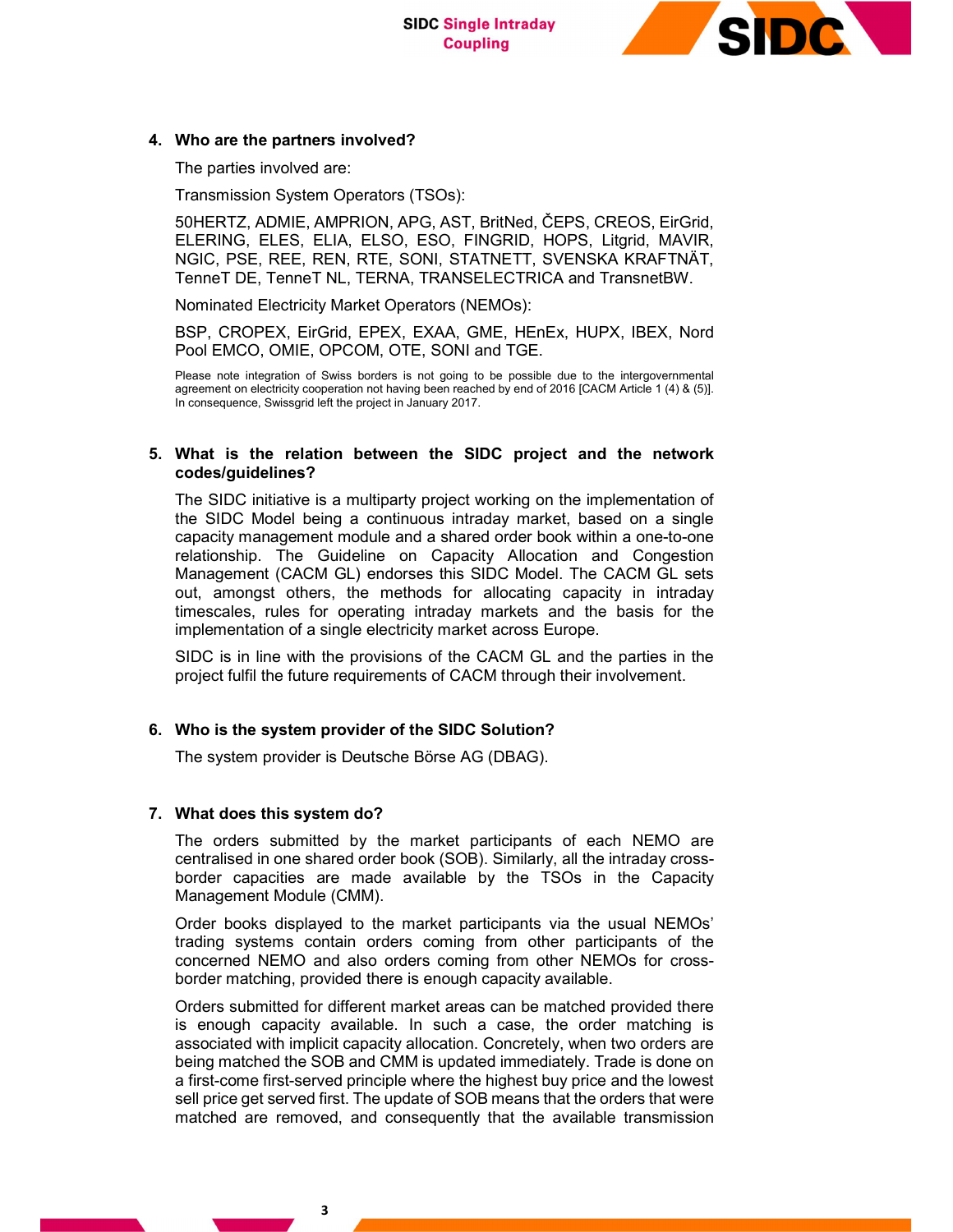

capacity in the CMM is updated. For how many borders the capacities are updated depends on where the matched orders were located geographically.

For borders where NRAs requested for it, explicit allocation is made available to Explicit Participants (currently at the FR-DE border and planned for the  $SL$ -HR in the  $2<sup>nd</sup>$  wave go-live).

During the trading period, available capacities and order books are simultaneously updated on a continuous basis.

The Shipping Module (SM) of the SIDC Solution provides information from trades concluded within SIDC to all relevant parties of the post-coupling process. The SM receives data from the SOB about all trades concluded:

- Between two different Delivery Areas
- In the same Delivery Area between two different Exchanges

The data from the SOB and the CMM are enhanced with relevant TSO, Central Counter Party (CCP) and Shipping Agent data from the SM and transferred to the parties at the configured moments.

# 8. How is the 24/7 availability of the system guaranteed?

Both CMM and SOB have a primary and a back-up system that are separated physically to guarantee highest availability of the system. Trading at local intraday platforms and the explicit access to the CMM is not affected by a down-time of the SOB.

# 9. How does the SIDC project communicate with stakeholders?

User Group meetings have been held approximately every 5-6 months, particularly prior to the 1<sup>st</sup> Go-Live. Attendees were a representative group of market participants. The purpose of the User Group has been to facilitate the interaction between the SIDC project and market participants with the aim of explaining the status of the SIDC project and building knowledge/confidence in the proposed solution. It has also provided stakeholders with the opportunity to provide feedback on key aspects of the project.

The User Group meeting slides and minutes have been published at a dedicated SIDC (or XBID) project section on the web pages of the involved NEMOs.

Regular SIDC project updates are also provided to:

- Regulators (NRAs) through the Implementation Group (IG) meetings
- Market European Stakeholder Committee (MESC) at each scheduled meeting
- The European Commission (EC)/ACER/ CACM WS

A larger scale SIDC (XBID) launch event to which over 150 stakeholders were invited was held on 31<sup>st</sup> January 2018 at Brussels. The meeting slides were published at a dedicated SIDC (XBID) project section on the web pages of the involved NEMOs. A further launch event for the 2<sup>nd</sup> Wave Go-Live has been scheduled for 1<sup>st</sup> October 2019 in Prague.

Going forward, the Market European Stakeholder Committee (MESC) will serve as the primary interface between SIDC and the market parties.

4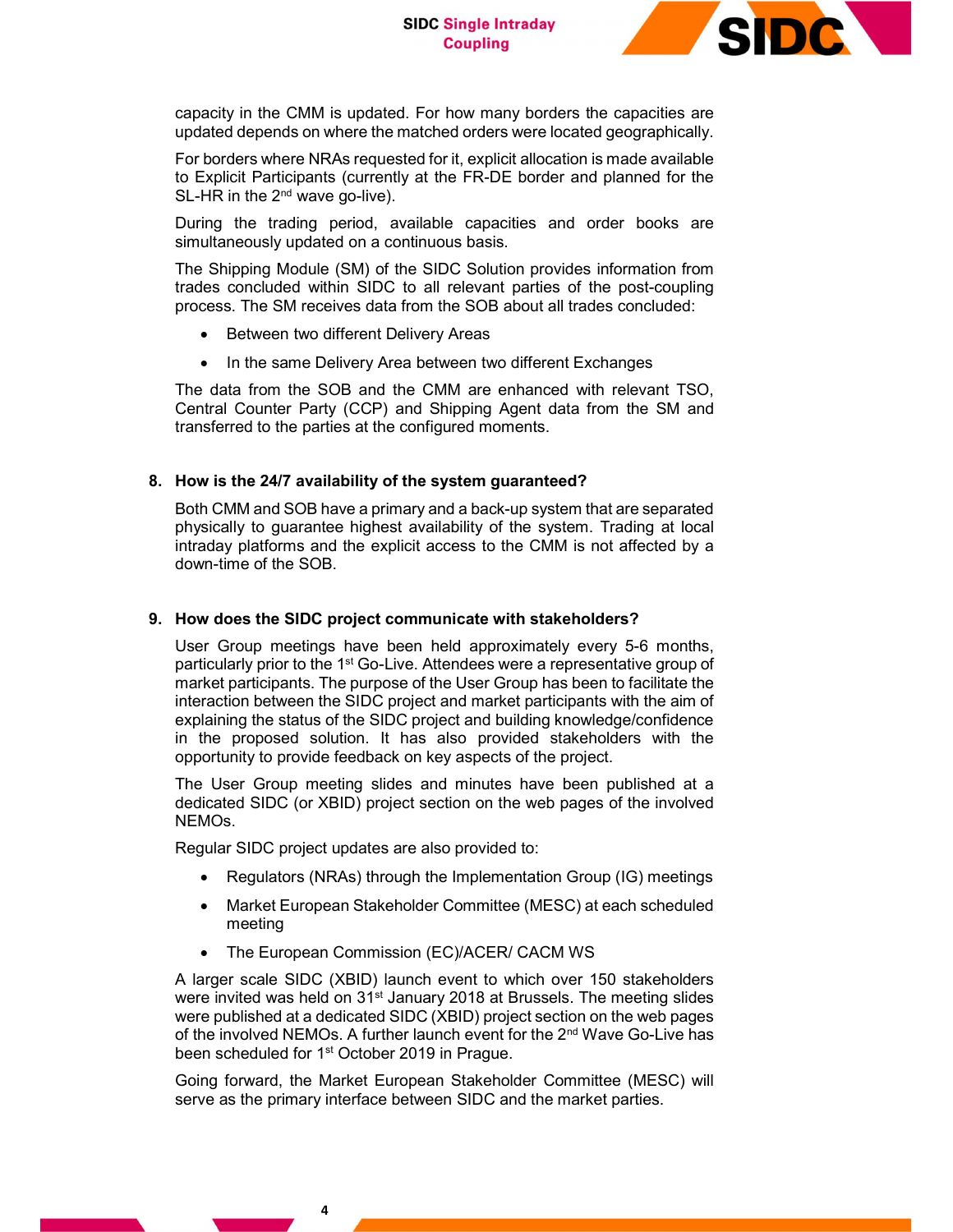

# 10. What is the gain for market participants?

The solution is expected to increase the liquidity of the newly coupled intraday continuous markets, since orders submitted for the purpose will be potentially matched with orders submitted in any other participating country. In other words, orders that could not be matched in local markets increase their probability of being matched in the larger integrated market. In addition, the solution facilitates the operational tasks of intraday cross-border scheduling, since the capacity allocation and energy matching processes is done simultaneously. As a consequence, market efficiency is also expected to increase, to the benefit of the market participant.

# 11. How will this impact/how does this benefit the end consumers?

The direct benefit for the end consumer is expected to be positive, and the end consumers will benefit from this initiative increasing the overall wholesale market efficiency and facilitate the integration of the RES in the market. More concretely market participants having larger possibilities to be balanced before the hour of delivery will contribute to reduce the costs of reserves.

# 12. How does the SIDC project interlink with the PCR Day-Ahead project?

There is no direct interlink between these two projects other than the participating TSOs and NEMOs are mostly the same. However, both projects share the same purpose of implementing the European target models for electricity. Co-ordination is taking place between the senior leaders and project management teams of the two projects. In the future, in line with CACM requirements, it is expected that the governance for the ID and DA projects will progressively merge.

# 13. What are the Local Implementation Projects (LIPs)?

To implement the SIDC solution Local Implementation Projects (LIPs) were set up. Over 15 LIPs have been established so far. A LIP consists of one or more borders, one or more TSOs and one or more NEMOs. The LIPs main tasks are adaptation of local arrangements (i.e. procedures, shipping, contracts), IT system adjustments, secure equal treatment between NEMOs and implicit/explicit access and ensuring readiness for the participation in the SIDC LIP testing.

The LIPs are monitored via the SIDC Steering Committee where individual LIP's progress is reported. Further each LIP has set up a formal governance structure within the LIP (i.e. project manager, Steering Committee, etc.).

# 14. The SIDC project informed Market Parties about the specific product availability in different market areas. How and when will the range of products at all the borders be increased, i.e. by when will NEMOs introduce sub-hourly products at all other borders?

The Project Parties anticipate increasing the range of products on borders. This requires forward planning including changing local systems and consultations. It is not possible to provide the answer at present but information will be provided on this in the future.

5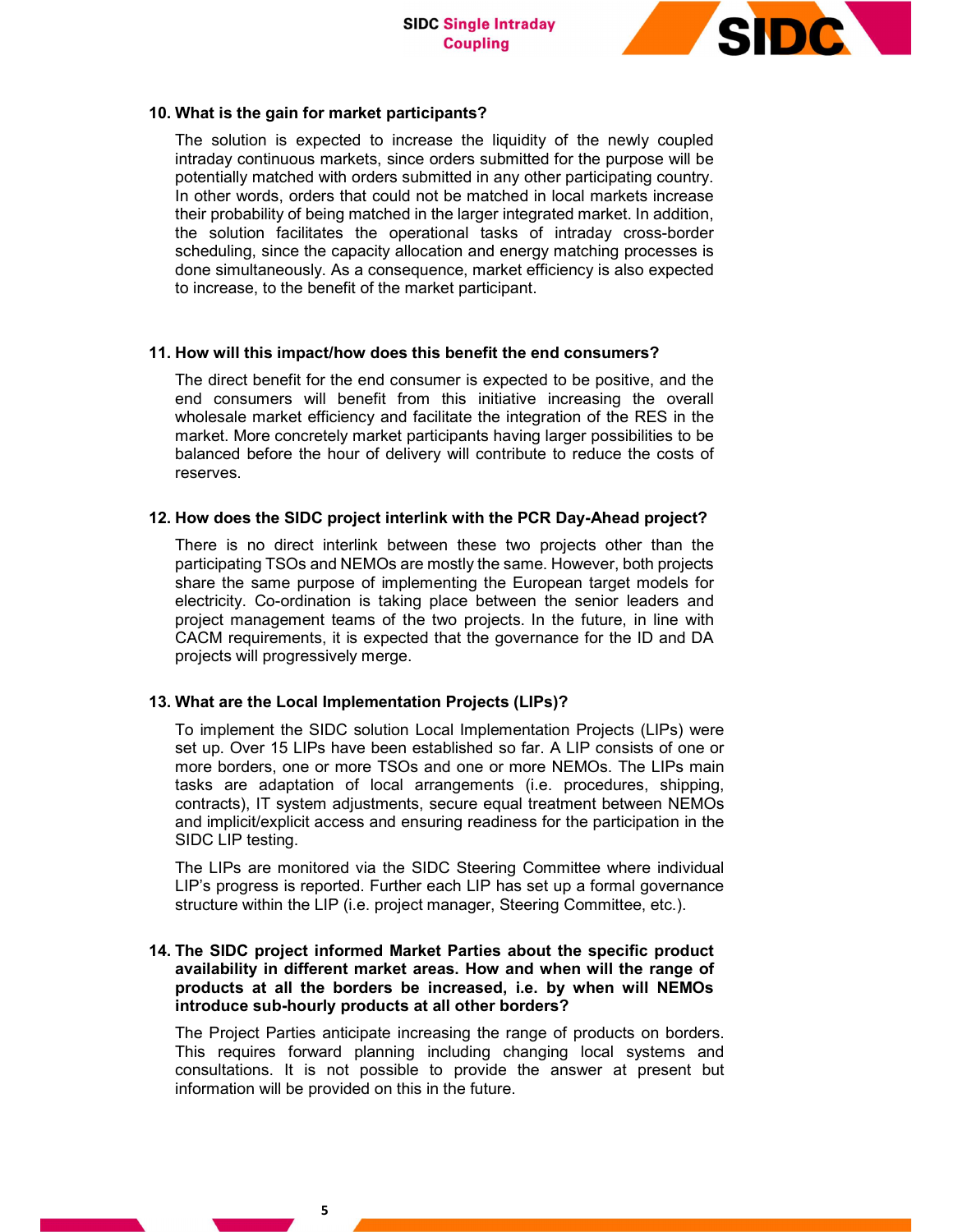

# 15. The order book depth is 31 orders. By when do NEMOs plan to implement greater depth?

The initial implementation followed these principles: The order book depth (OBD) is either 31 orders or 600 MWs (limited by max of 50 orders), whichever one comes last.

Following analysis and additional investment the order book depth is due to be increased to 100 before the 2nd Wave Go-Live (Quarter 4, 2019).

During the User Group meeting in November 2018 the market parties confirmed that the proposed OBD relaxation meets their expectations.

For the behaviour of the order book depth applicable for block orders see the next question.

# 16. How is the order book depth restriction calculated for user defined blocks and Basket Orders?

# a) Order book depth basket orders

Basket orders are not a type of order that results in a specific local view for basket orders. It can be best seen as a convenient way to enter multiple regular orders in a single action. When entering a basket order, the basket is given an additional basket execution condition. Three basket execution conditions exist: "None", "Valid" and "Linked"

# b) Order book depth user defined blocks

- Maximal number of orders (max order book depth)
	- Minimum volume
- Minimum volume for blocks (yes/no)
- Effective maximum number of orders

| Maximal number of orders (max order book depth)<br>Minimum volume<br>Minimum volume for blocks (yes/no)<br>Effective maximum number of orders<br>Calculation of the maximal order book depth (with the original depth of 31):<br>Maximal order book depth is defined by following algorithm<br>For Products with a Delivery period of 60 min or shorter the maximal number of orders equals MaxObkDepth.<br>For User Defined Block Orders as well as for orders for predefined contracts longer than 60 min follow ing algorithmis used:<br>MaxObkDepth / user defined period betw een divryStart and divryEnd in hours rounded down. Maximum equals MaxObkDepth.<br>$\circ$<br>Example:<br>Assumption: MaxObkDepth = 31<br>For 15 hours user defined block order = 2<br>$\circ$<br>For 18 hours user defined block order = 1<br>For 20 hours user defined block order $= 1$<br>$\circ$<br>For 7 hours user defined block order = $4$<br>$\circ$<br>For 30 $min$ (2*15 $min$ contracts) user defined block order = 31 | $\mu$ asket orders. It can be best seen as a convenient way to enter multiple<br>regular orders in a single action. When entering a basket order, the basket is<br>given an additional basket execution condition. Three basket execution<br>conditions exist: "None", "Valid" and "Linked" |  |
|-----------------------------------------------------------------------------------------------------------------------------------------------------------------------------------------------------------------------------------------------------------------------------------------------------------------------------------------------------------------------------------------------------------------------------------------------------------------------------------------------------------------------------------------------------------------------------------------------------------------------------------------------------------------------------------------------------------------------------------------------------------------------------------------------------------------------------------------------------------------------------------------------------------------------------------------------------------------------------------------------------------------------|---------------------------------------------------------------------------------------------------------------------------------------------------------------------------------------------------------------------------------------------------------------------------------------------|--|
|                                                                                                                                                                                                                                                                                                                                                                                                                                                                                                                                                                                                                                                                                                                                                                                                                                                                                                                                                                                                                       | A basket with basket execution condition "None" or "Valid" falls apart into its<br>contained orders when it is accepted by the SIDC system. Each order in the<br>basket enters the local view of its own contract.                                                                          |  |
|                                                                                                                                                                                                                                                                                                                                                                                                                                                                                                                                                                                                                                                                                                                                                                                                                                                                                                                                                                                                                       | A basket with basket execution condition "Linked" is either fully executed, or<br>not at all at entry (the orders in a linked basket must have execution condition<br>FOK). This means that orders in a linked basket never enter any local view.                                           |  |
|                                                                                                                                                                                                                                                                                                                                                                                                                                                                                                                                                                                                                                                                                                                                                                                                                                                                                                                                                                                                                       | b) Order book depth user defined blocks                                                                                                                                                                                                                                                     |  |
|                                                                                                                                                                                                                                                                                                                                                                                                                                                                                                                                                                                                                                                                                                                                                                                                                                                                                                                                                                                                                       | The number of orders displayed in the local view is limited by four parameters:                                                                                                                                                                                                             |  |
|                                                                                                                                                                                                                                                                                                                                                                                                                                                                                                                                                                                                                                                                                                                                                                                                                                                                                                                                                                                                                       |                                                                                                                                                                                                                                                                                             |  |
|                                                                                                                                                                                                                                                                                                                                                                                                                                                                                                                                                                                                                                                                                                                                                                                                                                                                                                                                                                                                                       |                                                                                                                                                                                                                                                                                             |  |
|                                                                                                                                                                                                                                                                                                                                                                                                                                                                                                                                                                                                                                                                                                                                                                                                                                                                                                                                                                                                                       |                                                                                                                                                                                                                                                                                             |  |
|                                                                                                                                                                                                                                                                                                                                                                                                                                                                                                                                                                                                                                                                                                                                                                                                                                                                                                                                                                                                                       |                                                                                                                                                                                                                                                                                             |  |
|                                                                                                                                                                                                                                                                                                                                                                                                                                                                                                                                                                                                                                                                                                                                                                                                                                                                                                                                                                                                                       |                                                                                                                                                                                                                                                                                             |  |

This maximal order book depth is then used in conjunction with the minimum volume to determine how many orders will effectively be displayed.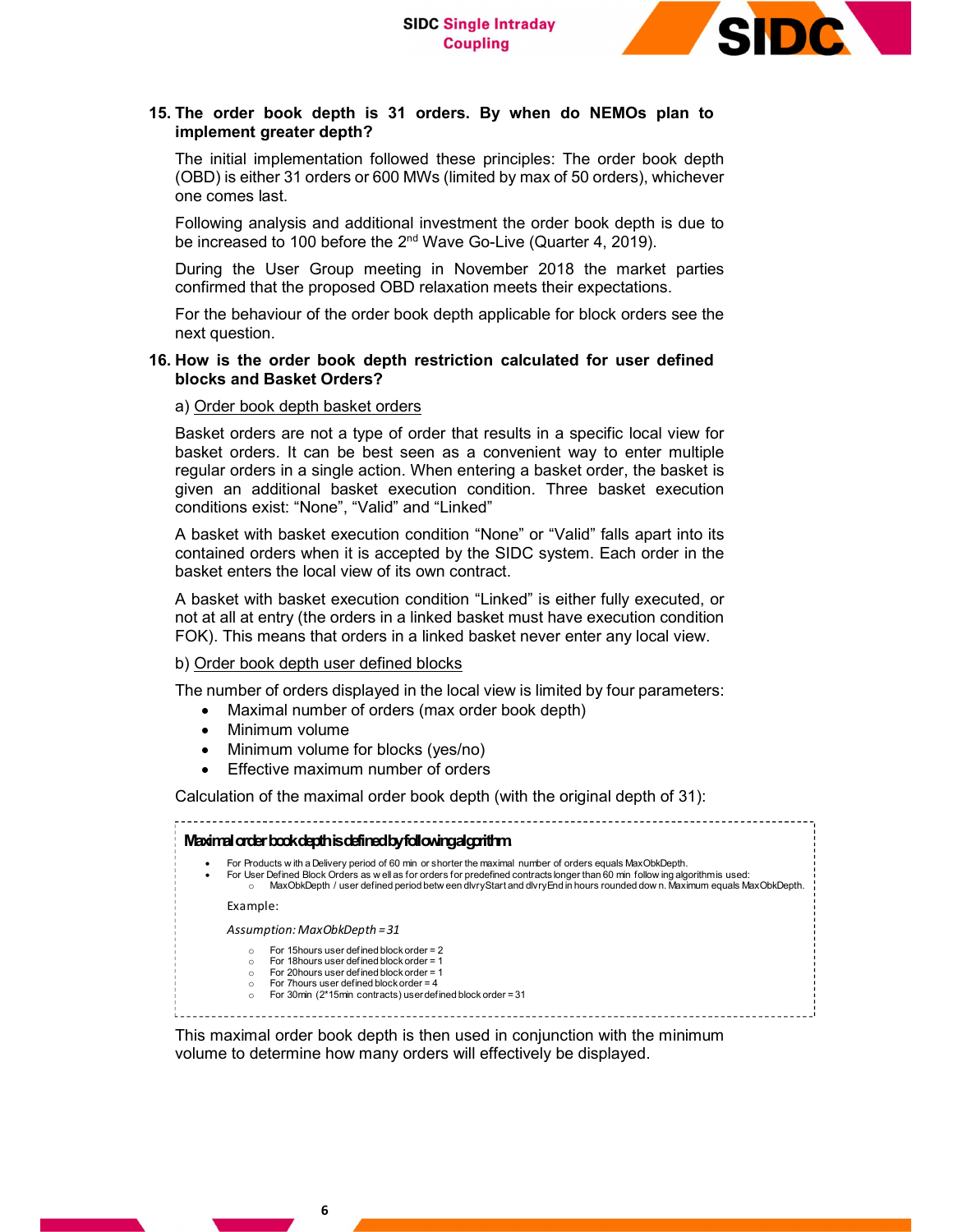

# If the total number of orders in the OBK is lower or equal as the fixed Maximum number of orders, all orders are sent regardless of their volume. If the total number of orders in the OBK is higher than the fixed Maximum number of orders, either: SIDC Single Intraday<br>
fifte total runter of orders initie CEMslower or equile atter fixed Meximum runter of orders, all orders are<br>
eart regardess of their volume is like Delta Report Message is limited by Max Order Socks

- Minimum Volume or
	- the number of orders in the Public Order Books Delta Report Message exceeds the fixed maximum number of orders by as many orders as are needed for the total volume in the Public Order Books Delta Report to reach at least the Minimum Volume.
- 

With the minimum volume for blocks parameter set to "yes" this minimum volume also applies to block orders, meaning the system will ensure the minimum volume will also be displayed for user defined blocks, even for long user defined blocks, where the maximal order book depth is reduced to 1. If the minimum volume for blocks parameter is set to "no" then the minimum volume mechanism is not applied to user defined blocks, meaning the number of visible user defined blocks for every user defined contract is restricted by the maximal order book depth calculated a described above (meaning down to 1 for long user defined blocks).

The effective maximum number of orders parameter puts an upper limit to the number of orders. This means that the system will never exceed this number of orders, even if the minimum volume is not yet reached. E.g. if this parameter is set to 50, the system will at most display 50 orders per contract per side.

# 17. What is the scope and purpose of the LTS compared to the SIDC solution?

It is important to clearly distinguish between Local Trading Solutions (LTSs) and SIDC Solution.

LTSs represent an interface (the only interaction point) between the Implicit Market Participants and the Single Intraday Coupling (SIDC) Solution. In other words, the Implicit Market Participant may access the SIDC only via the LTS of a particular NEMO.

The SIDC Solution is a so called backend system which does not interact with the Implicit Market Participants directly. The SIDC Solution provides, amongst others, a functionality of the Shared Order Book via interaction with the connected LTSs.

Note: Explicit Market Participants have a direct technical access to the SIDC Solution in order to perform explicit allocations on the German-French border (and from the 2nd Wave Go-Live on the Slovenian-Croatian border).

# 18. As announced by the NEMOs, the bids and offers introduced on the LTS will not automatically be transferred to the SIDC platform when continuous cross-border intraday trading opens, and unmatched orders on SIDC will not be automatically transferred back to the relevant LTS when SIDC closes. Could NEMOs inform by when they the automatic transfer to/from SIDC will be implemented?

The SIDC Solution provides matching services (SOB) to LTSs. Each NEMO has a right to offer local matching services by LTS' specific functionalities and services or by any other means. This may also relate to the cases in which LTS provides extended trading period outside of the SIDC Solution and therefore the approach may differ per NEMO/LTS.

7